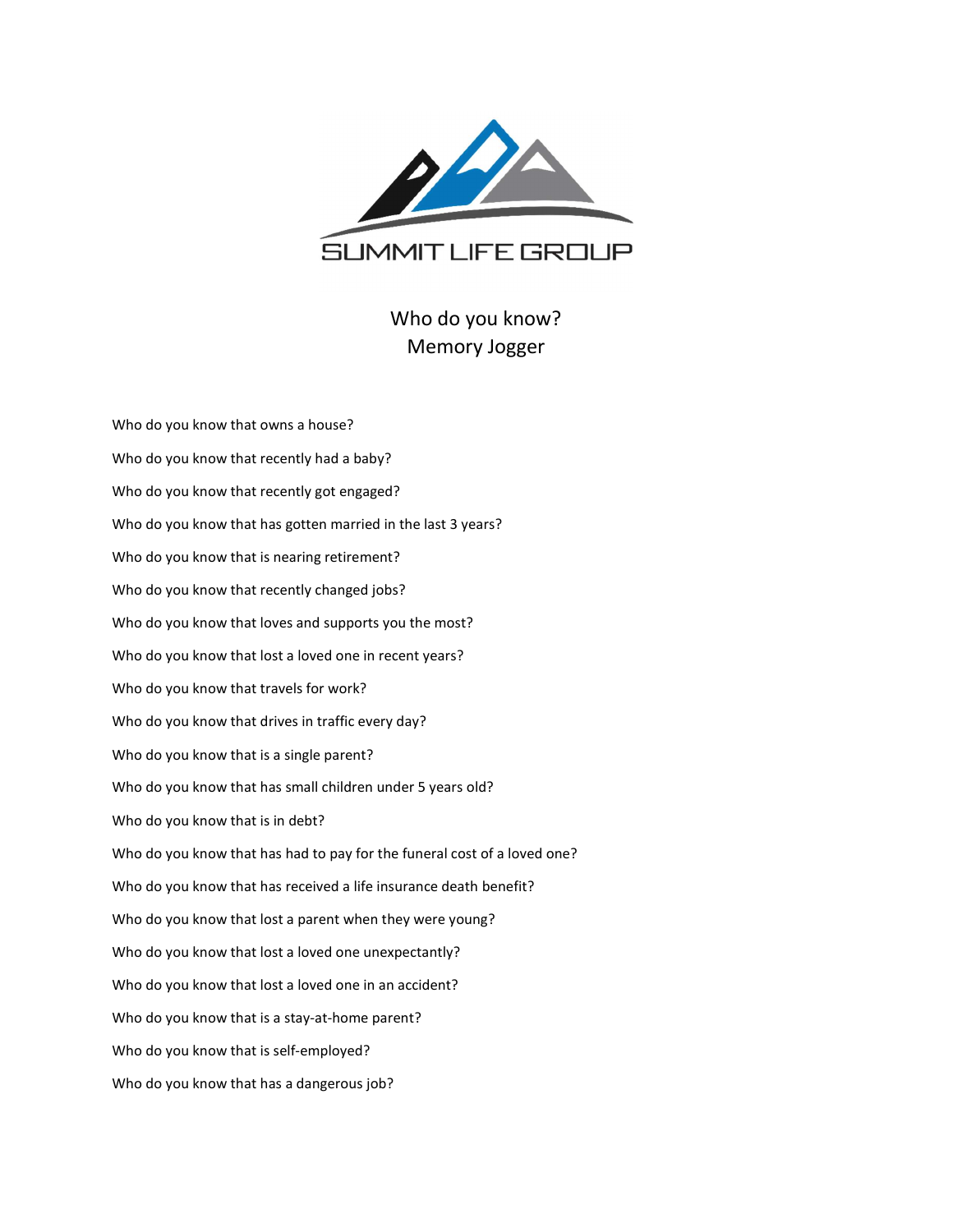

## Warm Market List

1. 2. 3. 4. 5. 6. 7. 8. 9. 10. 11. 12. 13. 14. 15. 16. 17. 18. 19. 20. 21. 22.